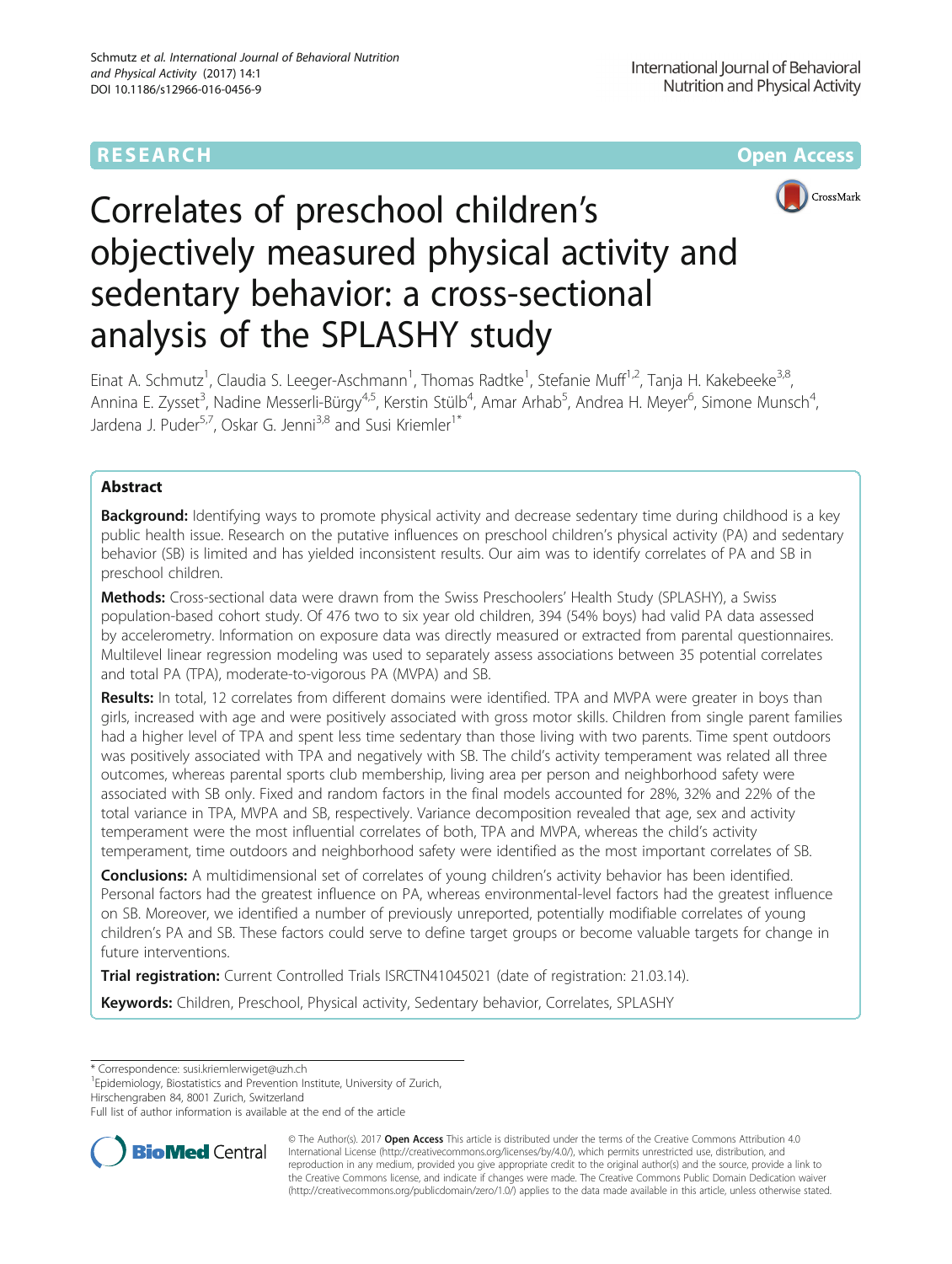# Background

Health behaviors, such as engaging in physical activity (PA) or sedentary behavior (SB), are formed during the foundational early years of life and track into older childhood, adolescence and adulthood [[1\]](#page-10-0). Early childhood is the period when children are highly receptive to instruction and encouragement and parents may be more receptive to information regarding parenting [\[2](#page-10-0)]. A variety of mechanisms, including encouragement, beliefs and attitudes towards PA, role modeling, involvement and facilitation (e.g., transport and fee paying), can help to shape important attitudes and behaviors associated with PA [[3\]](#page-10-0). In addition, developing healthy habits at this early stage increases the chance that they will carry over into later life.

Low levels of PA and excessive sedentary time during early childhood are associated with short- and longterm psychological and physiological health consequences [\[4](#page-10-0), [5\]](#page-11-0). Supporting the development of healthy levels of participation in these behaviors during early childhood has been shown to have health, developmental, and academic benefits over time [\[6](#page-11-0), [7\]](#page-11-0). It is recommended that young children engage in least two or three hours of PA at any intensity level every day and limit time spent being sedentary, particularly time spent on screen-based entertainment [[8](#page-11-0)–[10\]](#page-11-0). Despite the numerous documented benefits of participation in recommended levels of PA and SB, adherence to these recommendations is poor [[11, 12](#page-11-0)]. Hence, identifying factors that may support or constrain PA/SB in this age group and possible at-risk demographic groups that could be targeted in future intervention studies is of paramount importance.

Young children's PA is undertaken in a number of contexts and does not usually occur as a planned, structured activity. Research on the putative influences on young children's PA and SB is relatively new and has yielded inconsistent results. Whereas school and peers may play an important role in older children, preschoolers are likely to experience different influences on their activity behavior, which poses challenges to transfer findings to younger age groups. Since PA and sedentary pursuits are complex behaviors influenced by factors from multiple domains that operate at a variety of ecological levels [\[13\]](#page-11-0), the socio-ecological model of health behavior provides a theoretical framework through which potential correlates may be conceptualized. These may include demographic and biological characteristics, psychological, cognitive and emotional traits, behavioral characteristics, social and cultural variables and environmental factors. However, most studies on correlates in young children have primarily investigated a narrow range of influences and various potentially important correlates, such as the presence of siblings, single parent household status, the child's self-regulation capacity, temperament and cognitive functioning, parent's lifestyle behaviors, home play space and equipment, owning a dogs and neighborhood safety, remain under-researched [\[14](#page-11-0)]. Only a few consistent correlates of PA have been reported; these include gender, parents' participation in child PA, parental PA, time spent outdoors and gross motor skills [\[14](#page-11-0)–[16](#page-11-0)]. For SB, there is insufficient evidence to draw conclusions about correlates [[17\]](#page-11-0). A recent systematic review of correlates and determinants in the early years concludes that gaps in the research need to be addressed by exploring potential correlates across the whole spectrum of the ecologic model within one study [\[14](#page-11-0)].

To gain insight into the impact of the broader contexts in which different exposures exist, we performed an in-depth evaluation of a wide range of potential correlates of PA and SB that were selected on the basis of previous research and theory primarily guided by the socio-ecological model. Using this model as a basis, our work enhances the current evidence base relating to young children's PA behavior by investigating novel and under-researched correlates from different ecological domains that will both further our understanding of the influences and their relative importance and provide context and support for future interventions.

# **Methods**

# Study population

Data for the cross-sectional analysis presented in this paper were drawn from the baseline assessment of the Swiss Preschoolers' Health Study (SPLASHY), which is a multi-site prospective cohort study including 476 children aged two to six years within two sociocultural areas of Switzerland (German and French speaking part). A detailed description of the study design has been published previously [\[18](#page-11-0)]. Children were recruited from 84 childcare centers in five cantons of Switzerland (Aargau, Bern, Fribourg, Vaud, and Zurich). Taken together, these cantons made up 50% of the Swiss population in 2013. Recruitment lasted from November 2013 until October 2014. Ethical approval was obtained from all local ethical committees (No 338/13 for the Ethical Committee of the Canton of Vaud as the main ethical committee) and is in accordance with the Declaration of Helsinki. Children provided oral consent and parents provided written informed consent.

# Data collection

Data collection was conducted in parallel at all study sites (Zurich/Aargau, Fribourg/Bern and Lausanne) according to standardized procedures. A multi-method approach was used including parent- and child-based self-report, observational data assessment, and physical and psychophysiological measurements at childcare centers and at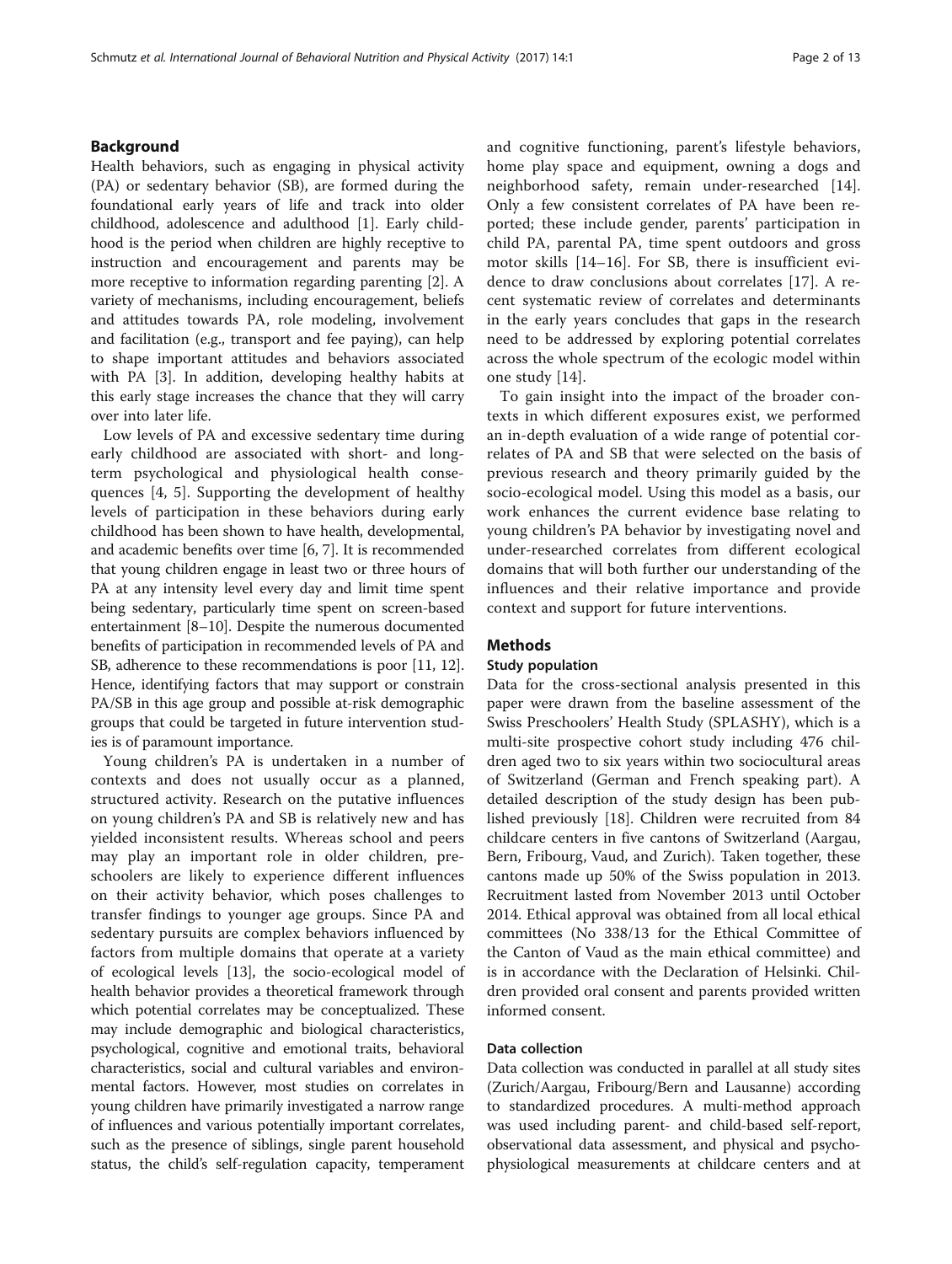home. For each childcare, the assessment included three afternoons over a period of three weeks.

# Outcome variables: physical activity and sedentary behavior

PA and SB were objectively monitored using an accelerometer (wGT3X-BT, ActiGraph, Pensacola, FL, USA), which measures three-dimensional acceleration of the body. Children wore the monitor, attached to an elastic belt, tightly fixed above the right hip for seven consecutive days including the nights. The device was removed for water-based activities, e.g. showering or swimming. PA data (raw data) were collected at a sampling frequency of 30 Hz, downloaded in three-second epochs, and aggregated to 15-s epochs. Non-wearing time, defined as a period of 20 min of consecutive zero counts, was removed. All recordings between 9 pm and 7 am were also excluded as this most likely reflected the hours spent sleeping. A minimum of three days, including one weekend day, with at least 10 h of recorded activity per day was required for inclusion in analysis, as defined a priori according to previous studies [[19](#page-11-0)]. Accelerometer cut-points for moderate-to-vigorous physical activity (MVPA; min/day) and SB (min/day) were chosen based on comparability with previous literature as well as recent work comparing cut-points for various intensities in preschool children [\[20\]](#page-11-0), which found that best classification accuracy was achieved using the Pate cutpoint for MVPA ( $\geq$ 420 counts per 15s) [[21\]](#page-11-0) and the Evenson cut-point for sedentary behavior  $(\leq 25$  counts per 15s) [[22](#page-11-0)]. Total PA (TPA) was calculated as mean accelerometer counts per min (cpm).

# Potential correlates

Variables were selected a priori on the basis of previous research and theory guided by the socio-ecological model, and classified according to five domains [[23\]](#page-11-0): (i) biological and demographic; (ii) psychological, cognitive and emotional; (iii) behavioral; (iv) social and cultural; and (v) environmental. A detailed description of all 35 potential correlates is provided in Additional file [1.](#page-10-0)

## Biological and demographic variables

Ten biological or demographic variables were included in the analysis. Birth weight was provided in grams and entered the analysis as a continuous variable (per 100g). Chronic health condition was defined as having vs. not having a chronic health condition, e.g. asthma. Body mass index (BMI)-for-age percentiles were constructed for boys and girls separately using the WHO Child Growth Standards and categorized as normal (<85th percentile) vs. overweight and obese (≥85th percentile) [[24](#page-11-0)]. Parental weight status was defined as normal-weight (BMI  $\leq$  25) vs. at least one overweight/obese parent (BMI > 25). Gross

motor skills were assessed using the Zurich Neuromotor Assessment 3-5 (ZNA 3-5) [\[25](#page-11-0), [26](#page-11-0)]. A composite z-score of individual sub-scores (walking, running, jumping, hopping) was calculated if at least three of four subtests were available. The presence of older siblings was subdivided into having older siblings vs. no older siblings in the household. Socio-economic status (SES) was assessed based on mother's or father's occupation (depending on who was highest) using the International Socio-Economic Index of occupational status (ISEI) [\[27](#page-11-0)], which assigns values between 16 and 90 to job titles with respect to education and income. Single parent family structure distinguished between single parent and dual parent households. There were no children living without any parent.

# Psychological, cognitive and emotional variables

Seven psychological-level variables were included. Parents rated their children's temperament using the Emotionality, Activity, and Sociability Temperament Survey (EAS) [[28](#page-11-0)]. This questionnaire consists of 20 5-point rating items, five corresponding to each of the four temperament dimensions emotionality (tendency to show distress), activity (preferred levels of activity and speed of action), sociability (tendency to prefer the presence of others to being alone) and shyness (tendency to be inhibited with unfamiliar people) that together shape a child's personality. Higher scores indicate a greater expression of the described temperamental characteristic. In our sample, mean ratings were similar to normative values of preschool children [[29](#page-11-0)] and internal consistency of scales was satisfying, with Cronbach's α ranging from  $\alpha$  = .70 for activity to  $\alpha$  = .71 for emotionality and  $\alpha = .75$  for shyness. Due to poor internal consistency for the sociability scale ( $\alpha$  = .35), this dimension was removed from the analysis. Parenting stress was measured using the 18-item parent-report Parenting Stress Scale (PSS) [[30](#page-11-0)], which assesses strain and satisfaction in parenting. Higher scores indicate more parenting stress. Norm values for parents of typically developing children averaged 37.1 (standard deviation [SD] = 8.1) [[30\]](#page-11-0), similar to our sample. The scale's internal consistency for the current sample was high ( $\alpha = .80$ ). Emotional and behavioral problems were assessed using the parental version of the Strengths and Difficulties Questionnaire (SDQ) [[31\]](#page-11-0), which consists of five scales (emotional symptoms, conduct problems, hyperactivity/ inattention problems, peer relationship problems and pro-social behavior). A 'total difficulties' score can be derived from the sum of scores for the emotional, conduct, hyperactivity and peer relationship problem scales. In this study, the total difficulties scale ranging from 0 to 40, with higher scores indicating more difficulties, was used. Mean values were comparable to norm values of similar age groups and reliability was between  $\alpha = .49$ and  $\alpha = .69$ , hence somewhat lower than in normative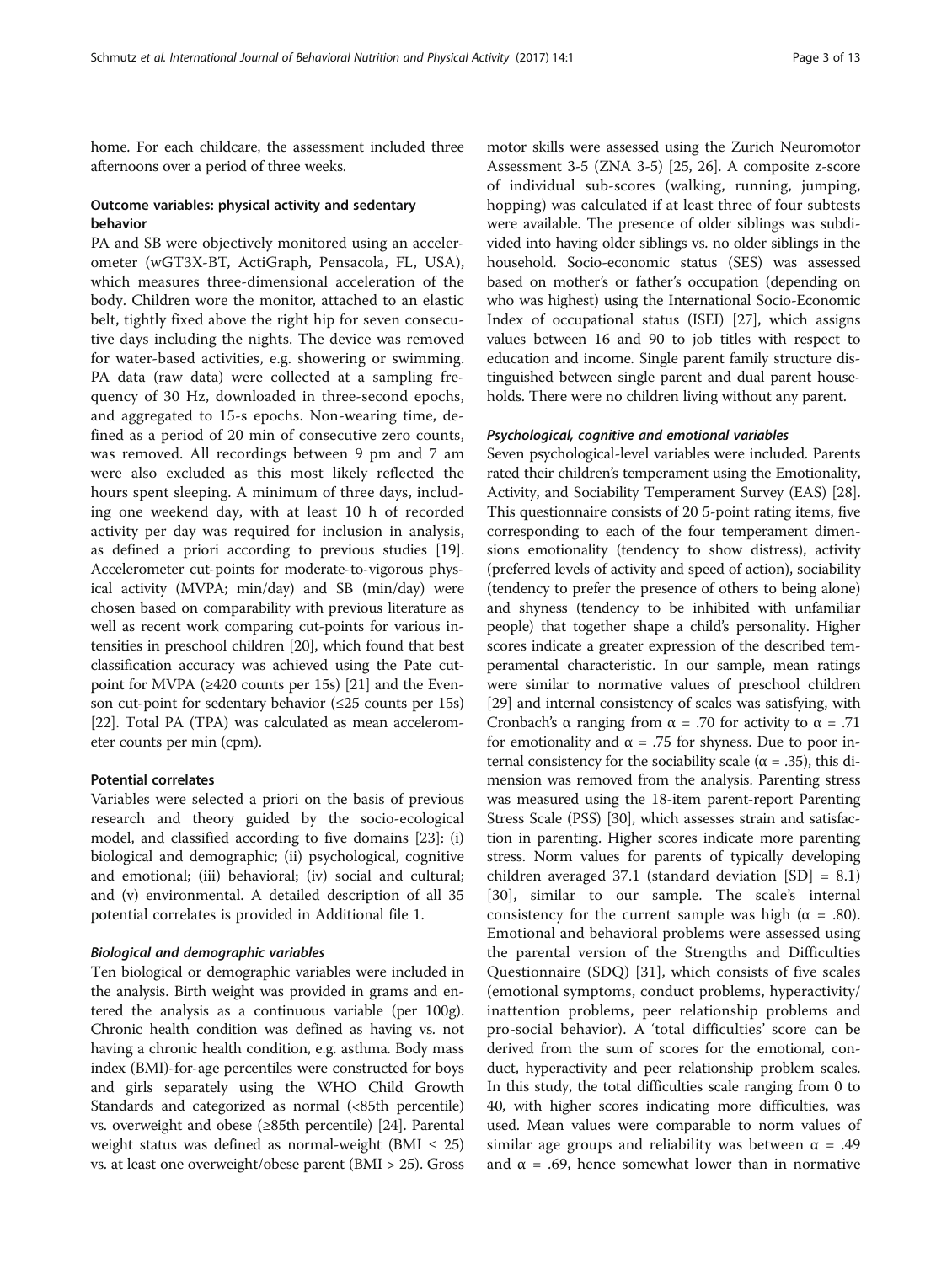data (α between .57 and .76) [\[32](#page-11-0)]. Cognitive functioning was assessed using the Intelligence and Development Scales – Preschool (IDS-P) [[33\]](#page-11-0). A composite z-score of four individual sub-scores (visual perception, selective attention, visuo-spatial memory and figural reasoning) was calculated if at least three subtests were valid. The subtests showed good internal consistency in our sample ( $\alpha$  = .79). As we expect correlates of self-regulation capacity to be important when it comes to the development of sustained PA, we measured motor persistence and inhibition capabilities using the NEPSY (a developmental neuropsychological assessment) Statue test [\[34](#page-11-0)]. Lower values on a scale from 0 to 30 indicate better suppression of responses requiring a motor response. Norm values for typically developing children averaged 21.48 (6.85) [\[35](#page-11-0)], which is very similar to the result observed in our sample (20.15 [9.15]).

# Behavioral variables

Two behavioral variables were considered. Children's parent reported hours of sleep per night during week- and weekend days was averaged over the week and frequency of play with other children (siblings, friends, neighbors) was dichotomized into playing more than once per week vs. equal to or less than once per week.

# Social and cultural variables

Seven social-level variables were assessed via parental questionnaire. Parental sedentary time, i.e. time spent on screen-based or other sedentary activities, was calculated as the average sedentary time for both parents. Parental sports club membership was defined as at least one parent being an active (participation at least once per month) sports club member. Parental PA was categorized into neither parent vs. at least one parent meeting the PA guidelines (at least 150 min/week MVPA [\[36](#page-11-0)]). Parental involvement in children's PA was dichotomized into at least one organized PA per week or at least two nonorganized activities with either parent per week vs. less involvement. Typical mode of commuting to the childcare facility was divided into active vs. passive transport. Parental tobacco use was subdivided into non-smoking parents vs. at least one smoker. Parental alcohol consumption was categorized into none of the parents drinking alcohol in amounts above the upper limit of recommended intake levels based on its sex specific risk for undesirable health effects (men: 2 standard drinks per day, women: one standard drink per day [\[37, 38](#page-11-0)]) vs. at least one parent consuming more.

# Environmental variables

Nine environmental-level variables were identified from parental questionnaire data; time children spend outdoors, number of portable play equipment (balls, jump ropes, etc.) and fixed play items (trampoline, swing, etc.) in the home environment, number of days children are in the childcare center, and indoor living area per person  $(m^2)$ were included. In order to assess parental perceptions of neighborhood safety, parents were asked to indicate how much they agreed or disagreed with a series of 11 statements. These statements were related to perceptions about traffic density, road safety, crime, strangers and access to outdoor play facilities in their local area. The items were adapted from the Neighborhood Environment Walkability Scale [\[39\]](#page-11-0) and other previously tested and validated instruments [[40](#page-11-0), [41\]](#page-11-0). A sum score with a potential range of zero to 44 was used in analysis. High scores indicate more concerns regarding neighborhood safety. Scale reliability analysis revealed a Cronbach's α of 0.79 and construct validation by means of principal component analysis revealed a one factor solution indicating that all 11 items were meaningfully affected by one underlying dimension (neighborhood safety). Furthermore, we assessed whether a dog was kept as a pet. Season was established using the start date of accelerometer recording and categorized according to seasonal weather patterns into summer vs. autumn and spring. Based on the definition of the Organization for Economic Co-operation and Development (OECD) on urban areas [[42\]](#page-11-0), geographic region was dichotomized into rural (<50′000 inhabitants) vs. urban (≥50′000 inhabitants) areas.

## Statistical analysis

All analyses were performed using Stata statistical software version 13 (StataCorp. 2013, College Station, Texas, USA) or R version 3.2.3 (R Foundation for Statistical Computing, Vienna, Austria). Descriptive statistics are presented using the mean and standard deviation for continuous variables and percentages for categorical variables, unless stated otherwise.

Multilevel linear regression modeling including childcare as a random factor was used to determine correlates of TPA, MVPA and SB. Assigning childcare as a random variable in the models accounted for the potential clustering effect of the childcare with respect to the outcome of interest. Collinearity diagnostics indicated that multicollinearity was not an issue. Potential correlates were entered simultaneously in the regression model; variables for which the results indicated at least some evidence for an association with the outcome (i.e., where  $p \leq 0.10$ ) were subsequently included in the final model. Importantly, we also tested the robustness of this approach (see below). P-values obtained in the final model were used to quantify the evidence that potential correlates are associated with the outcome, i.e. to test if variables have some explanatory power. Hence, the smaller the *p*-value, the more evidence there is for a relationship between a potential correlate and the respective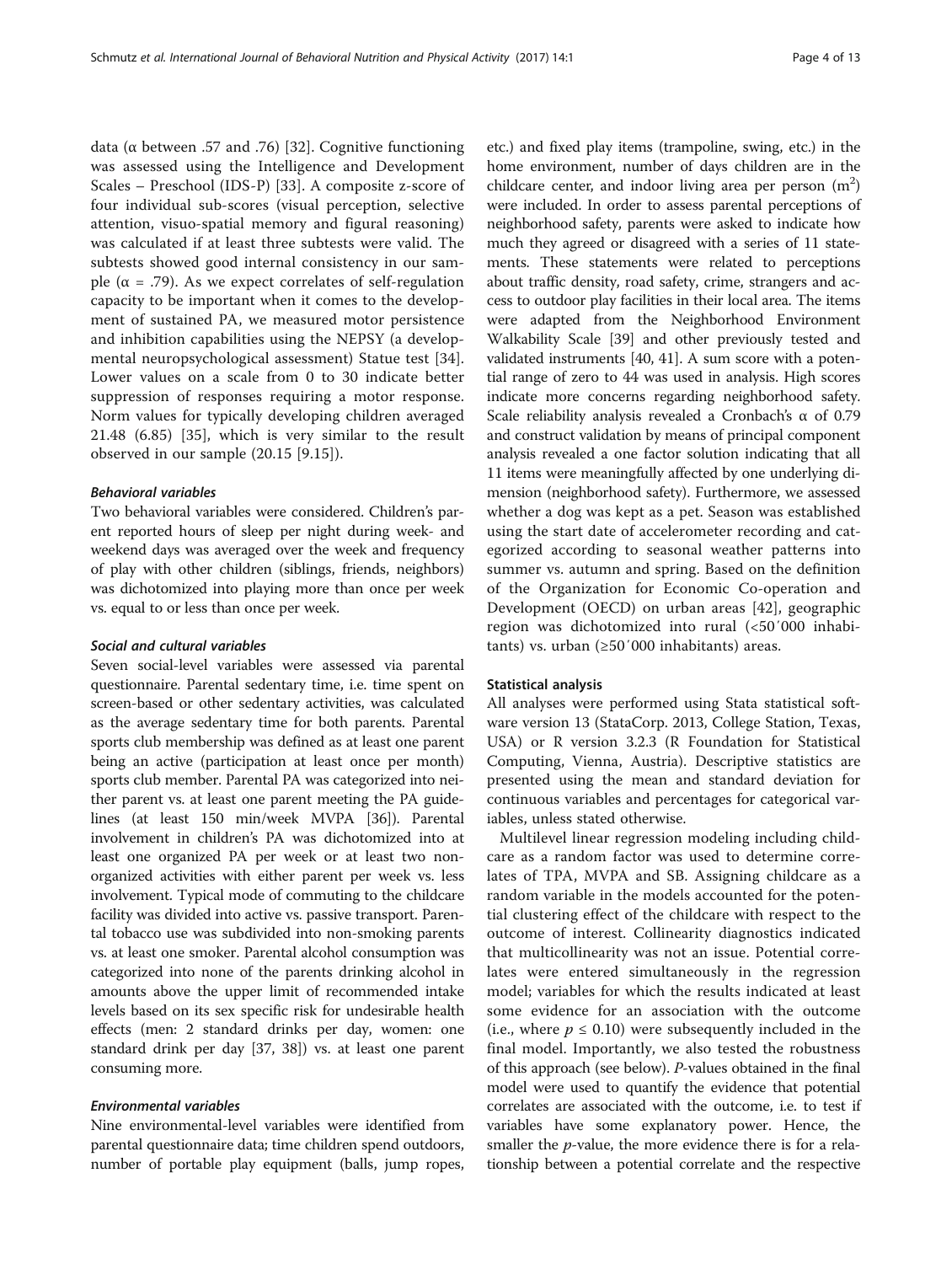outcome. We denoted variables with a  $p$ -value  $\leq 0.05$  as correlates. Of those, variables with  $P \leq 0.01$  were considered strong correlates. For the final models we calculated  $R<sup>2</sup>$  as a summary statistic that described the amount of variance explained. Marginal  $\mathbb{R}^2$  (variance explained by fixed factors) and conditional  $\mathbb{R}^2$  (variance explained by fixed and random factors) were estimated as described by Nakagawa S and Schielzeth H [\[43\]](#page-11-0). In addition, relative importance assessment based on variance decomposition was conducted by calculating the relative contribution of each factor to the model explained variance  $(R^2)$ . Model  $R<sup>2</sup>$  decomposition was estimated using the LMG approach proposed by Lindeman RH, Merenda PF and Gold RZ [[44](#page-11-0)] (implemented in R package "relaimpo" developed by Groemping U [[45\]](#page-11-0)). The R package "relaimpo" only supports relative importance assessment of regressors in single level but not multilevel linear models. Since in our models only a small proportion of variance was captured by the random factor (0.4–4.4%), multiple linear regression models (i.e., without the random factor) were used to compute the LMG measure of relative importance. Sensitivity analysis was conducted to test the robustness of our results, details are provided in Additional file [2](#page-10-0).

Information on the percentage of missing data for each variable is provided in Additional file [1.](#page-10-0) With the exception of three variables, this was less than 10%. Our dataset consisted of 47% complete cases. Missing data was imputed using the MICE (Multiple Imputation Chained Equations) procedure in Stata [\[46](#page-11-0)]. Details on multiple imputation (MI) are provided in Additional file [3](#page-10-0). The results presented in this work are based on imputed explanatory data. The final sample consisted of 394 (83%) children ( $n = 42$  had missing outcome data,  $n = 40$  had invalid outcome data).

# Results

Data were collected from 476 children and their parents. Descriptive statistics are shown in Table [1.](#page-5-0) Included participants ( $n = 394$ ) provided an average of 5.6 (0.9) days of valid PA data with a mean wearing time of 12.8 h (0.6) per day (i.e., from 7 am to 9 pm). Mean age was 3.9 (0.7) years and 54% were boys. On average, children spent 93 (30) and 374 (48) min/day in MVPA and SB, respectively. Mean TPA was 624 (150) cpm. Participants included in the analysis did not vary from those excluded (all  $p$ -values above .05).

Table [2](#page-6-0) presents multivariate associations between potential correlates and TPA, MVPA and SB. Of the 13 variables associated with TPA in the full multilevel analysis ( $p \leq 0.1$ ), eight were identified as correlates in the final model (all  $p \leq 0.028$ ; Table [3](#page-7-0)). Results showed that boys were more active than girls ( $p = 0.005$ ). Similarly, children from single parent families had a higher level of activity than those living with two parents ( $p = 0.021$ ). Age

 $(p < 0.001)$ , gross motor skills  $(p = 0.016)$ , time outdoors  $(p = 0.009)$ , number of fixed play items  $(p = 0.013)$  and child's activity temperament ( $p < 0.001$ ) were positively associated with TPA. Moreover, children spent more time active in the spring and autumn months compared to summer ( $p = 0.028$ ). For MVPA, six of a total of 11 variables associated with the outcome in the full model were identified as correlates in the final model (all  $p \leq 0.032$ ). Boys accumulated more MVPA than girls ( $p < 0.001$ ). Furthermore, MVPA was positively associated with age  $(p < 0.001)$ , birth weight  $(p = 0.032)$ , gross motor skills ( $p = 0.001$ ) and child's activity temperament ( $p < 0.001$ ). Like for TPA, children spent more time in MVPA in spring and autumn compared to summer ( $p = 0.007$ ). When SB was analyzed as the outcome, results of the final model indicated that for six of a total of ten variables there was strong evidence for an association (all  $p \leq 0.018$ ). Children living in a dual-parent household ( $p = 0.002$ ) and whose parents had no sports club membership ( $p < 0.018$ ) spent more time sedentary. Time outdoors ( $p = 0.003$ ) and the child's activity temperament ( $p < 0.001$ ) were negatively associated with SB. Concerns about neighborhood safety ( $p = 0.002$ ) and apartment size ( $p = 0.007$ ) were positively related to SB.

The fixed effects in the final models explained 28%, 30% and 17% of the variance (marginal  $R^2$ ) in TPA, MVPA and SB, respectively. The proportion of variance explained in TPA, MVPA and SB including all fixed effects plus the random effect (conditional  $R^2$ ) was 28%, 32% and 22%, respectively, indicating that the random factor did not capture a lot of additional variance. Figure [1](#page-8-0) shows the relative importance of variables included in the final models, i.e. the proportion of variance in the response variable explained by each explanatory variable. Note that these values add up to the variance explained by the fixed factors.

Age was found to be the most important correlate of both, TPA and MVPA; older children were more active than younger ones. To illustrate the relationship of age with PA, plots of marginal predictions of PA progression by age, as predicted from the final models for TPA and MVPA, are shown in Fig. [2.](#page-9-0) Other factors of high relative importance to PA were sex (boys more active than girls) and activity temperament (increased PA with more pronounced activity temperament). For TPA, number of fixed toys and time outdoors, for MVPA, gross motor skills and birth weight, were positively associated and played a major role. Factors that were important to SB include activity temperament, time outdoors, neighborhood safety, family situation and parental sports club membership, all of which were inversely related to SB except for neighborhood safety. Including age and sex into the final model for SB neither noticeably changed effect estimates nor variance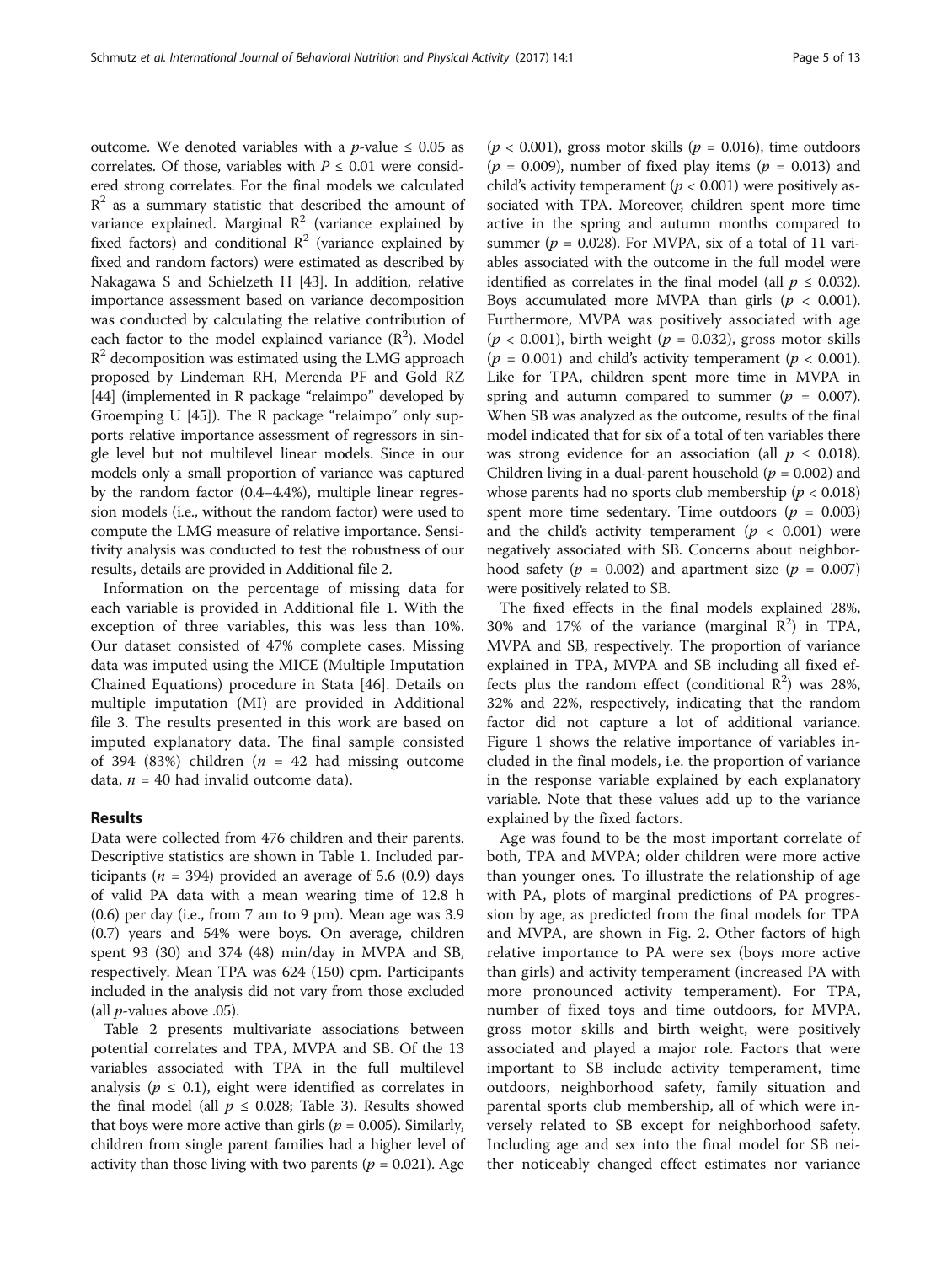| Potential correlates                             | Use in analysis                                                                                         | Mean (SD) or %         |
|--------------------------------------------------|---------------------------------------------------------------------------------------------------------|------------------------|
| Demographic and biological variables             |                                                                                                         |                        |
| Sex                                              | Binary variable (%boys)                                                                                 | 53.9                   |
| Age                                              | Continuous variable (years)                                                                             | 3.9(0.7)               |
| Birth weight                                     | Continuous variable (grams)                                                                             | 3297.7 (566.7)         |
| Chronic health condition                         | Re-coded to dichotomous variable (%with chronic health condition)                                       | 7.6                    |
| BMI <sup>a</sup>                                 | Re-coded to dichotomous variable (%overweight or obese)                                                 | 24.9                   |
| Gross motor skills <sup>a</sup>                  | Continuous variable (composite z-score)                                                                 | 0.04(1.0)              |
| Siblings                                         | Binary variable (%having older siblings)                                                                | 41.8                   |
| Parental BMI                                     | Re-coded to dichotomous variable (% at least one overweight or obese parent)                            | 48.4                   |
| SES                                              | Continuous variable (parental ISEI score [range 16-90; increases with higher SES])                      | 61.5 (15.9)            |
| Family structure                                 | Binary variable (%single parent households)                                                             | 9.8                    |
| Psychological, cognitive and emotional variables |                                                                                                         |                        |
| Self-regulation <sup>a</sup>                     | Continuous variable (NEPSY score [range 0-30; increases with better self-regulation])                   | 20.3(9.1)              |
| Psychological difficulties                       | Continuous variable (SDQ total score [range 0-40; increases with more difficulties])                    | 8.9(4.5)               |
| Emotionality temperament                         | Continuous variable (EAS emotionality score [range 1-5; increases with more<br>pronounced trait])       | 2.8(0.7)               |
| Activity temperament                             | Continuous variable (EAS activity score [range 1-5; increases with more<br>pronounced trait])           | 3.8(0.7)               |
| Shyness temperament                              | Continuous variable (EAS shyness score [range 1-5; increases with more<br>pronounced trait])            | 2.3(0.7)               |
| Parenting stress                                 | Continuous variable (PSS score [range 5-90; increases with more<br>parenting stress])                   | 37.2 (7.4)             |
| Cognitive performance <sup>a</sup>               | Continuous variable (composite z-score)                                                                 | 0.03(0.8)              |
| Behavioral variables                             |                                                                                                         |                        |
| Sleep duration                                   | Continuous variable (hours)                                                                             | 10.8(0.6)              |
| Play frequency                                   | Re-coded to dichotomous variable (%more than once/week)                                                 | 86.4                   |
| Social and cultural variables                    |                                                                                                         |                        |
| Parental sedentary behavior                      | Continuous variable (hours)                                                                             | $3(2-5)^{b}$           |
| Parental sports club membership                  | Re-coded to dichotomous variable (% at least one parent is member)                                      | 27.9                   |
| Parental physical activity                       | Re-coded to dichotomous variable (% at least one parent is active)                                      | 57.9                   |
| Parental involvement in child PA                 | Re-coded to dichotomous variable (% at least one parent is involved)                                    | 57.9                   |
| Transport to childcare                           | Binary variable (% active)                                                                              | 38.5                   |
| Parental tobacco use                             | Re-coded to dichotomous variable (% at least one parent smokes)                                         | 24.7                   |
| Parental alcohol consumption                     | Re-coded to dichotomous variable (% at least one parent consumes<br>large amounts)                      | 5.0                    |
| Environmental variables                          |                                                                                                         |                        |
| Time outdoors                                    | Continuous variable (hours)                                                                             | 2 $(1.5-3.0)^{b}$      |
| Fixed toys                                       | Continuous variable (number of items [range 0-7])                                                       | 1.6(1.5)               |
| Portable toys                                    | Continuous variable (number of items [range 0-8])                                                       | 4.4(1.5)               |
| Days at childcare                                | Continuous variable (number of days [range 0-5])                                                        | 2.8(1.2)               |
| Living area per person                           | Continuous variable (m2)                                                                                | 30 $(23.3 - 37.5)^{b}$ |
| Neighborhood safety                              | Continuous variable (neighborhood safety sum score [range 0-44; increases<br>with increasing concerns]) | 12.5(6.9)              |
| Dog                                              | Binary variable (%dog owner)                                                                            | 5.8                    |
| Season                                           | Re-coded to dichotomous variable (%summer)                                                              | 24.9                   |
| Region                                           | Binary variable (%urban)                                                                                | 34.3                   |

<span id="page-5-0"></span>**Table 1** Potential correlates of young children's objectively measured physical activity and sedentary behavior ( $n = 394$ )

PA physical activity, BMI body mass index, SES socio-economic status, SEI international socio-economic index

Directly assessed (all other information is parent-report)

<sup>b</sup>Median and inter-quartile range presented for skewed distribution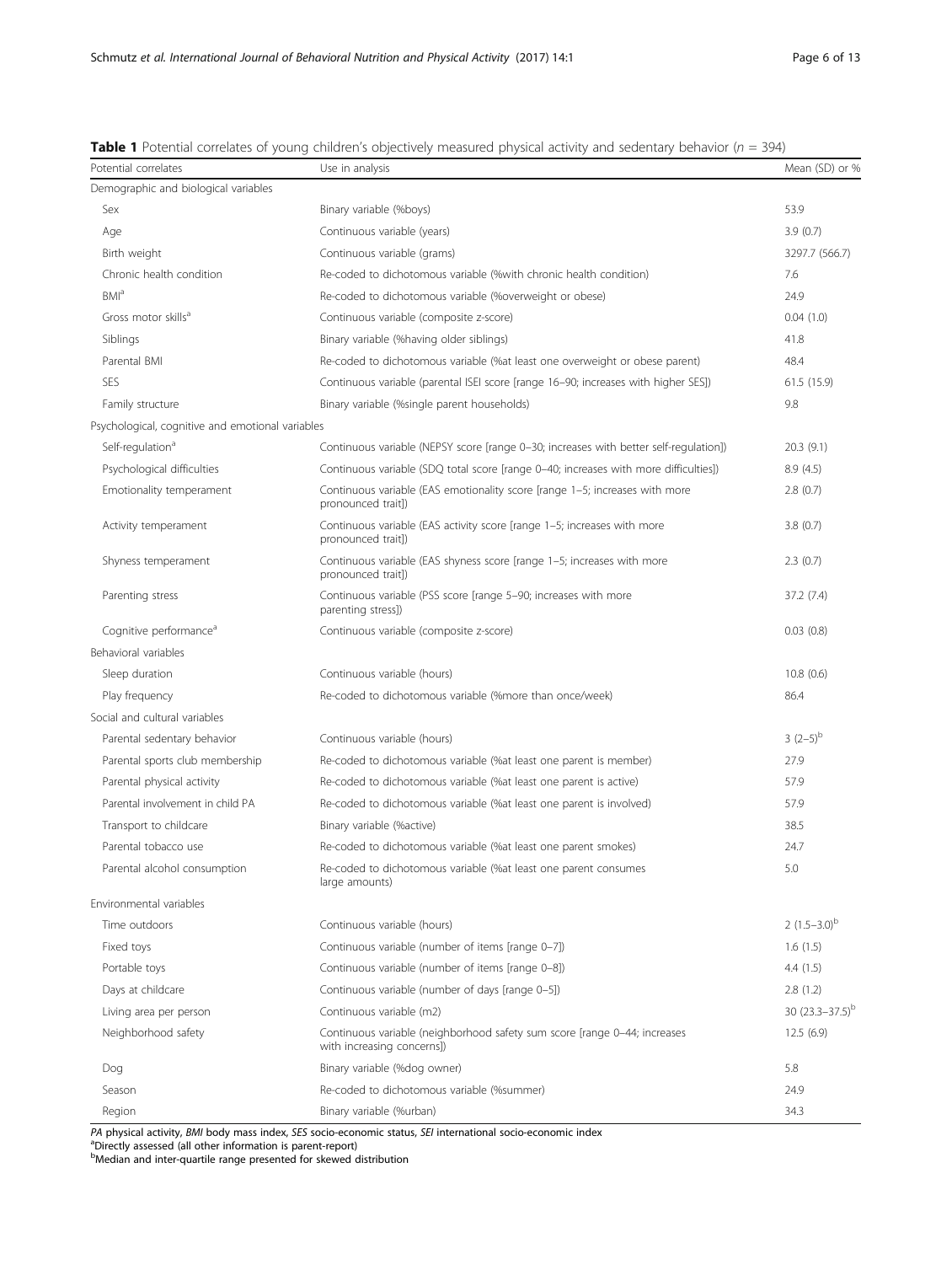<span id="page-6-0"></span>Table 2 Full models: associations of potential correlates with total physical activity, moderate-to-vigorous physical activity and sedentary behavior<sup>a</sup>

|                                                  |         | TPA [cpm]        |            |         | MVPA [min/day]  |            |         | SB [min/day]     |            |  |
|--------------------------------------------------|---------|------------------|------------|---------|-----------------|------------|---------|------------------|------------|--|
|                                                  | β       | 95% CI           | $p$ -value | β       | 95% CI          | $p$ -value | β       | 95% CI           | $p$ -value |  |
| Demographic and biological variables             |         |                  |            |         |                 |            |         |                  |            |  |
| Sex                                              | 27.4    | (0.1, 54.6)      | 0.049      | 11.0    | (5.8, 16.2)     | ≤0.001     | $-0.3$  | $(-9.6, 8.9)$    | 0.946      |  |
| Age                                              | 76.9    | (45, 108.7)      | $≤0.001$   | 15.9    | (9.8, 22)       | ≤0.001     | $-8.9$  | $(-19.9, 2.1)$   | 0.111      |  |
| Birth weight                                     | 2.3     | $(-0.2, 4.8)$    | 0.076      | 0.6     | (0.1, 1)        | 0.023      | $-0.6$  | $(-1.5, 0.2)$    | 0.126      |  |
| Chronic health condition                         | $-35.2$ | $(-85.3, 15)$    | 0.170      | $-5.2$  | $(-14.8, 4.4)$  | 0.286      | 8.8     | $(-7.8, 25.4)$   | 0.3        |  |
| <b>BMI</b>                                       | 20.4    | $(-10.4, 51.2)$  | 0.195      | 4.7     | $(-1.2, 10.5)$  | 0.121      | $-7.3$  | $(-17.7, 3.1)$   | 0.17       |  |
| Gross motor skills                               | 20.4    | (5.2, 35.6)      | 0.009      | 4.6     | (1.6, 7.6)      | 0.003      | $-3.3$  | $(-8.6, 2.1)$    | 0.229      |  |
| Siblings                                         | $-38.9$ | $(-67.7, -10)$   | 0.008      | $-6.3$  | $(-11.8, -0.8)$ | 0.025      | 8.7     | $(-1, 18.4)$     | 0.079      |  |
| Parental BMI                                     | $-4.4$  | $(-33.2, 24.4)$  | 0.763      | 0.0     | $(-5.4, 5.5)$   | 0.994      | $-5.2$  | $(-15, 4.5)$     | 0.293      |  |
| SES                                              | $-0.2$  | $(-1.2, 0.9)$    | 0.758      | $-0.1$  | $(-0.3, 0.1)$   | 0.511      | $-0.1$  | $(-0.4, 0.3)$    | 0.698      |  |
| Family structure                                 | 64.3    | (15.5, 113.1)    | 0.010      | 9.5     | (0.2, 18.7)     | 0.045      | $-27.5$ | $(-43.6, -11.4)$ | 0.001      |  |
| Psychological, cognitive and emotional variables |         |                  |            |         |                 |            |         |                  |            |  |
| Self-regulation                                  | $-0.4$  | $(-2.2, 1.5)$    | 0.704      | $0.0\,$ | $(-0.4, 0.3)$   | 0.959      | 0.5     | $(-0.1, 1.2)$    | 0.099      |  |
| Psychological difficulties                       | 1.4     | $(-2.5, 5.3)$    | 0.484      | 0.4     | $(-0.4, 1.1)$   | 0.346      | $-0.3$  | $(-1.7, 1)$      | 0.619      |  |
| Emotionality temperament                         | $-18.4$ | $(-41.7, 4.9)$   | 0.122      | $-3.6$  | $(-8.1, 0.9)$   | 0.114      | 4.5     | $(-3.2, 12.3)$   | 0.252      |  |
| Activity temperament                             | 39.6    | (18.2, 60.9)     | $≤0.001$   | 6.9     | (2.8, 10.9)     | 0.001      | $-15.6$ | $(-22.9, -8.4)$  | $≤0.001$   |  |
| Shyness temperament                              | $-14.0$ | $(-37.1, 9.2)$   | 0.236      | $-0.9$  | $(-5.3, 3.5)$   | 0.691      | 2.1     | $(-5.6, 9.7)$    | 0.593      |  |
| Parenting stress                                 | 1.7     | $(-0.4, 3.8)$    | 0.114      | 0.3     | $(-0.1, 0.7)$   | 0.167      | $-0.1$  | $(-0.8, 0.6)$    | 0.822      |  |
| Cognitive performance                            | $-18.0$ | $(-46.8, 10.8)$  | 0.222      | $-2.3$  | $(-7.8, 3.1)$   | 0.401      | 4.5     | $(-5.6, 14.5)$   | 0.385      |  |
| Behavioral variables                             |         |                  |            |         |                 |            |         |                  |            |  |
| Sleep duration                                   | $-7.2$  | $(-28.5, 14.2)$  | 0.510      | $-1.0$  | $(-5.1, 3)$     | 0.614      | $-1.3$  | $(-8.5, 5.9)$    | 0.714      |  |
| Play frequency                                   | 3.7     | $(-46.6, 54.1)$  | 0.884      | 0.6     | $(-9.1, 10.2)$  | 0.911      | $-0.8$  | $(-17.6, 16)$    | 0.923      |  |
| Social and cultural variables                    |         |                  |            |         |                 |            |         |                  |            |  |
| Parental sedentary behavior                      | 0.5     | $(-4.1, 5.2)$    | 0.829      | 0.2     | $(-0.7, 1.1)$   | 0.673      | 0.2     | $(-1.4, 1.8)$    | 0.808      |  |
| Parental sports club membership                  | 34.4    | (0.9, 67.9)      | 0.044      | 4.7     | $(-1.7, 11.1)$  | 0.151      | $-12.7$ | $(-24.2, -1.3)$  | 0.029      |  |
| Parental physical activity                       | 18.2    | $(-11.6, 48.1)$  | 0.231      | 2.9     | $(-2.8, 8.6)$   | 0.314      | $-9.2$  | $(-19.3, 0.8)$   | 0.072      |  |
| Parental Involvement in child PA                 | 3.0     | $(-28.9, 34.9)$  | 0.853      | $-2.1$  | $(-8.2, 3.9)$   | 0.485      | $-5.3$  | $(-15.6, 4.9)$   | 0.308      |  |
| Transport to childcare                           | 0.6     | $(-29.2, 30.4)$  | 0.969      | 2.1     | $(-3.6, 7.8)$   | 0.475      | $-3.2$  | $(-13.1, 6.8)$   | 0.531      |  |
| Parental tobacco use                             | 11.4    | $(-20.4, 43.2)$  | 0.483      | 3.5     | $(-2.5, 9.6)$   | 0.254      | 0.1     | $(-10.7, 10.9)$  | 0.987      |  |
| Parental alcohol consumption                     | $-62.0$ | $(-122.9, -1.1)$ | 0.046      | $-11.9$ | $(-23.6, -0.1)$ | 0.047      | 22.6    | (2.3, 42.9)      | 0.029      |  |
| Environmental variables                          |         |                  |            |         |                 |            |         |                  |            |  |
| Time outdoors                                    | 11.8    | (2.1, 21.5)      | 0.017      | 1.6     | $(-0.2, 3.5)$   | 0.081      | $-4.4$  | $(-7.7, -1.1)$   | 0.008      |  |
| Fixed toys                                       | 11.5    | (1.3, 21.7)      | 0.028      | 1.5     | $(-0.4, 3.4)$   | 0.129      | $-2.4$  | $(-5.7, 1)$      | 0.17       |  |
| Portable toys                                    | $6.4\,$ | $(-3.8, 16.6)$   | 0.216      | 1.3     | $(-0.7, 3.2)$   | 0.201      | $-0.6$  | $(-4, 2.9)$      | 0.75       |  |
| Days at childcare                                | $-5.0$  | $(-22.1, 12)$    | 0.565      | $-1.2$  | $(-4.8, 2.4)$   | 0.505      | 1.2     | $(-5.4, 7.8)$    | 0.72       |  |
| Living area per person                           | $-1.3$  | $(-2.9, 0.4)$    | 0.137      | $-0.2$  | $(-0.5, 0.2)$   | 0.338      | 0.7     | (0.1, 1.2)       | 0.019      |  |
| Neighborhood safety                              | $-2.3$  | $(-4.4, -0.1)$   | 0.043      | $-0.4$  | $(-0.9, 0)$     | 0.040      | 1.0     | (0.3, 1.8)       | 0.006      |  |
| Dog                                              | $-31.3$ | $(-89.6, 26.9)$  | 0.291      | $-6.8$  | $(-17.8, 4.2)$  | 0.227      | 15.2    | $(-3.9, 34.4)$   | 0.119      |  |
| Season                                           | 42.6    | (11.7, 73.4)     | 0.007      | 9.1     | (3.2, 15)       | 0.002      | $-7.1$  | $(-17.5, 3.4)$   | 0.187      |  |
| Region                                           | 2.9     | $(-28.2, 33.9)$  | 0.857      | 2.0     | $(-3.9, 7.9)$   | 0.506      | $-5.2$  | $(-15.5, 5.1)$   | 0.325      |  |

PA physical activity, β β-coefficient, CI confidence interval<br><sup>a</sup>Multilevel linear model with childcare as a random factor including all potential correlates (*n* = 394)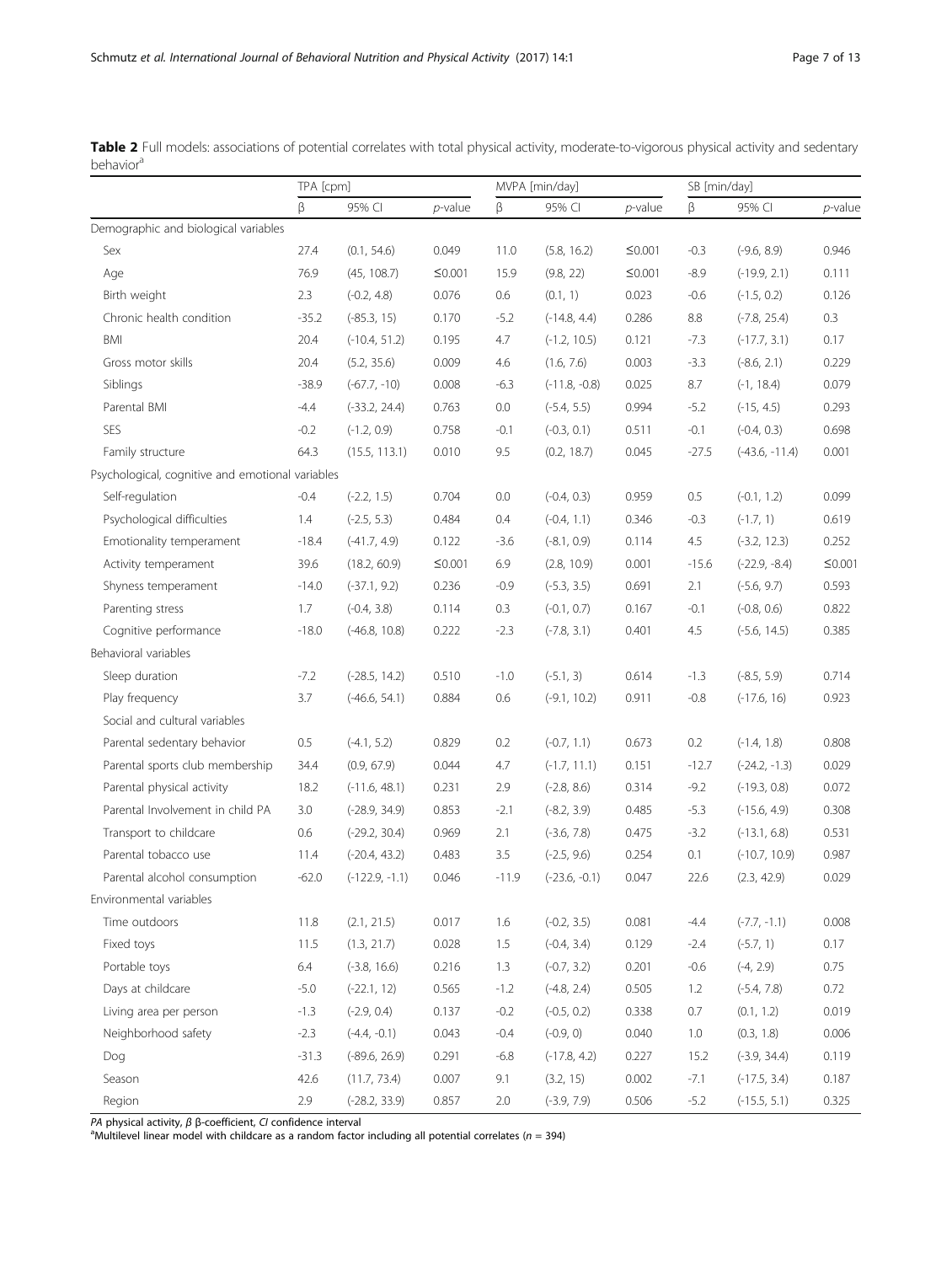|                                                  | TPA [cpm] |                 |            | MVPA [min/day] |                |                | SB [min/day] |                  |                          |
|--------------------------------------------------|-----------|-----------------|------------|----------------|----------------|----------------|--------------|------------------|--------------------------|
|                                                  | β         | 95% CI          | $p$ -value | β              | 95% CI         | $p$ -value     | β            | 95% CI           | $p$ -value               |
| Demographic and biological variables             |           |                 |            |                |                |                |              |                  |                          |
| Sex                                              | 36.8      | (10.8, 62.8)    | 0.005      | 11.8           | (6.9, 16.8)    | $≤0.001$       |              |                  |                          |
| Age                                              | 61.1      | (42.2, 79.9)    | $≤0.001$   | 14.4           | (10.8, 18.1)   | $≤0.001$       |              |                  |                          |
| Birth weight                                     | 2.0       | $(-0.4, 4.5)$   | 0.109      | 0.5            | (0.0, 1.0)     | 0.032          |              |                  | $\overline{\phantom{a}}$ |
| Gross motor skills                               | 16.9      | (3.2, 30.5)     | 0.016      | 4.6            | (1.9, 7.2)     | 0.001          |              |                  | $\overline{\phantom{a}}$ |
| Siblings                                         | $-25.5$   | $(-52.5, 1.5)$  | 0.064      | $-3.0$         | $(-8.2, 2.1)$  | 0.248          | 7.0          | $(-2.26, 16.34)$ | 0.138                    |
| Family structure                                 | 55.4      | (8.3, 102.5)    | 0.021      | 7.5            | $(-1.3, 16.3)$ | 0.094          | $-24.8$      | $(-40.4, -9.3)$  | 0.002                    |
| Psychological, cognitive and emotional variables |           |                 |            |                |                |                |              |                  |                          |
| Self-regulation                                  |           |                 |            |                |                |                | 0.4          | $(-0.1, 0.9)$    | 0.119                    |
| Activity temperament                             | 43.6      | (24.7, 62.5)    | $≤0.001$   | 7.7            | (4.1, 11.3)    | $≤0.001$       | $-17.3$      | $(-23.7, -10.9)$ | ≤0.001                   |
| Social and cultural variables                    |           |                 |            |                |                |                |              |                  |                          |
| Parental sports club membership                  | 26.8      | $(-3.9, 57.6)$  | 0.087      |                |                |                | $-13.2$      | $(-24.2, -2.3)$  | 0.018                    |
| Parental physical activity                       |           |                 |            |                |                |                | $-8.1$       | $(-17.9, 1.6)$   | 0.103                    |
| Parental alcohol consumption                     | $-51.2$   | $(-110.8, 8.3)$ | 0.092      | $-9.0$         | $(-20.4, 2.3)$ | 0.118          | 18.3         | $(-1.6, 38.2)$   | 0.071                    |
| Environmental variables                          |           |                 |            |                |                |                |              |                  |                          |
| Time outdoors                                    | 12.5      | (3.2, 21.9)     | 0.009      | 1.5            | $(-0.3, 3.2)$  | 0.105          | $-4.7$       | $(-7.8, -1.6)$   | 0.003                    |
| Fixed toys                                       | 12.3      | (2.6, 22.0)     | 0.013      |                |                |                |              |                  | $\overline{\phantom{a}}$ |
| Living area per person                           |           |                 |            |                |                | $\overline{a}$ | 0.7          | (0.2, 1.2)       | 0.007                    |
| Neighborhood safety                              | $-1.9$    | $(-3.9, 0.1)$   | 0.068      | $-0.3$         | $(-0.7, 0.0)$  | 0.074          | 1.1          | (0.4, 1.8)       | 0.002                    |
| Season                                           | 34.2      | (3.8, 64.5)     | 0.028      | 8.1            | (2.2, 13.9)    | 0.007          |              |                  |                          |

<span id="page-7-0"></span>Table 3 Final models: associations of correlates with with total physical activity, moderate-to-vigorous physical activity and sedentary behavior<sup>a</sup>

 $β$  β-coefficient, CI confidence interval

Multilevel linear model with childcare as a random factor including all variables with p-value  $\leq 0.1$  in the full model (n = 394)

explained. Sensitivity analyses revealed that the results from our final models were robust, i.e. the variable selection procedure used for identification of correlates was adequate (see also Additional file [2](#page-10-0)).

# **Discussion**

Guided by the behavioral epidemiology framework and the socio-ecological model, this study aimed at identifying correlates of PA and SB in preschool children by investigating known, under-researched and novel associations between biological/demographical, psychological/ cognitive, behavioral, social/cultural and environmental factors and objectively measured TPA, MVPA and SB. For 12 of the 35 potential correlates there was evidence for an association ( $p \leq 0.05$ ) with at least one outcome variable; the direction of association was positive for the PA correlates and, with the exception of neighborhood safety and living area, negative for the SB correlates. Four correlates can be classified as at least to some extent modifiable: gross motor skills, parental sports club membership, time outdoors and fixed home play equipment. These factors could be targeted in interventions aiming at promoting healthy physical activity behaviors [[47\]](#page-11-0). Of the correlates identified, three were associated with both, a PA outcome and SB, six correlates were found to be associated with PA, four of which were related to both TPA and MVPA, and another three correlates were related to SB only. This suggests that some common factors may influence PA and SB in young children. However, most factors were associated with either PA or SB, which illustrates that correlates of these behaviors/constructs may differ and should ideally be considered separately [[48\]](#page-11-0). Besides activity temperament, demographic and biological variables had the highest relative importance to PA, which has previously been found [[49](#page-11-0)], whereas variables from the environmental domain were most influential for SB.

Our study identified a number of previously unreported correlates of preschoolers' PA and SB, including singleparent family structure, child's activity temperament, number of fixed play equipment and home living area per person. Relatively little work has been conducted on the putative influences on young children's SB. Hence, reviews concluded that there was insufficient evidence to draw conclusions regarding correlates of SB in young children [[17](#page-11-0), [50\]](#page-11-0). On the other hand, consistent correlates of preschool children's PA identified in reviews exist [\[14](#page-11-0)–[16](#page-11-0)]. These include gender (male preschoolers are more active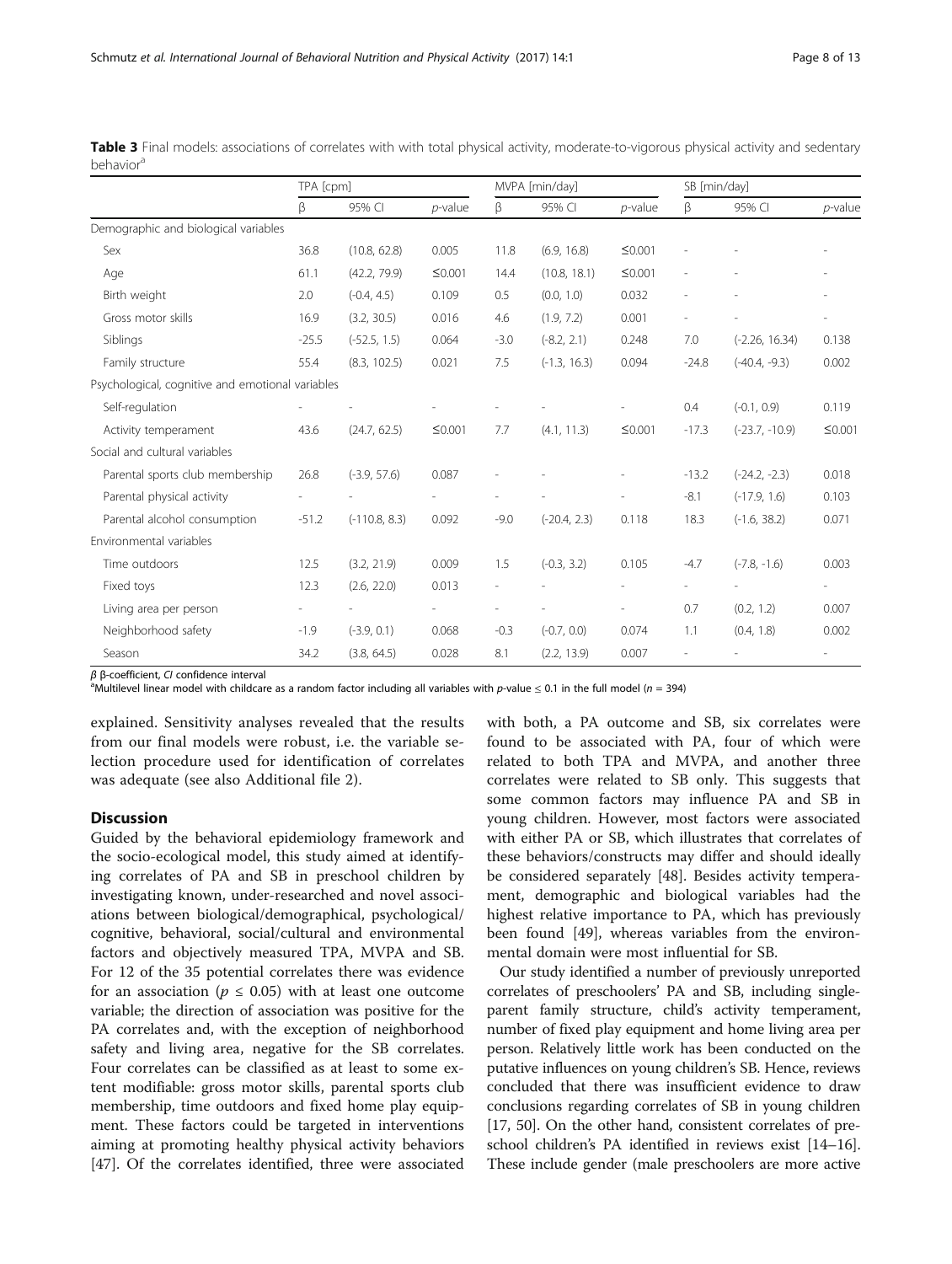<span id="page-8-0"></span>

than female preschoolers), parental PA (parent's PA is positively associated with their child's PA), parents' participation in children's PA (children of parents who actively engage in PA with their children are more active than children of parents who do not participate), time outdoors

(outdoor play time is positively associated with PA) and gross motor skills (MVPA is positively associated with gross motor skills). In line with these findings, we identified gender, time outdoors and gross motor skills, but not parental PA and parents' participation in PA, as positive correlates of PA.

Relative importance analysis revealed that age was the most influential correlate of TPA and MVPA. While in late childhood and adolescence the decline in PA with age is a common finding, this trend is less evident in younger children [[23\]](#page-11-0). Several reviews have reported no age effect in the preschool population [[14](#page-11-0), [16](#page-11-0), [51\]](#page-11-0). In this study, we found that older preschool-aged children were more physically active than younger ones; both TPA and MVPA were positively associated with age and increased by an average of 10% and 16%, respectively, per year (see Fig. [2](#page-9-0)). The increase in PA with age found in our study could not be attributed to differences in wear-time, as a minimum of ten hours of recorded activity per day was required and no significant differences in hours/day of recorded activity were found between younger and older children. In fact, this pattern has been replicated using energy expenditure [[52](#page-11-0)] and pedometry [[53\]](#page-11-0). This supports the hypothesis that rather than being the result of other moderating factors or issues relating to standardization of PA data collection and processing, an actual difference in activity behavior by age seems plausible. Different contexts, policies and practices, may have a substantial influence in this regard [\[54](#page-12-0)].

A novel finding of the current study is the association of family structure with activity patterns, which was shown to be particularly relevant for SB; single parent status was positively associated with children's TPA and negatively related to SB. Studies on the influence of single parent family status on children's activity, which include preschool children, have previously been published. However, none have reported results specific to the preschool population [[16](#page-11-0)]. Support for a positive association was found in a study with school-aged children conducted in southern California [[55\]](#page-12-0). Furthermore, a review by Sallis et al. [[23](#page-11-0)] concluded that single parent status was indeterminately related to children's (aged 3– 12 years) PA, whereas a meta-analysis published in 2015 [[56\]](#page-12-0) found no differences in objectively measured PA between children (aged 6–18 years) living in single parent families compared to those living with two parents. One possible explanation for our finding is based on the need for constant supervision of the young child by the single caregiver, which may lead to higher levels of activity because the caregiver always needs to take the child along when getting things done (e.g., grocery shopping). In this context it is worth mentioning that childcare attendance did not differ between children from single parent vs. dual parent families, i.e. childcare attendance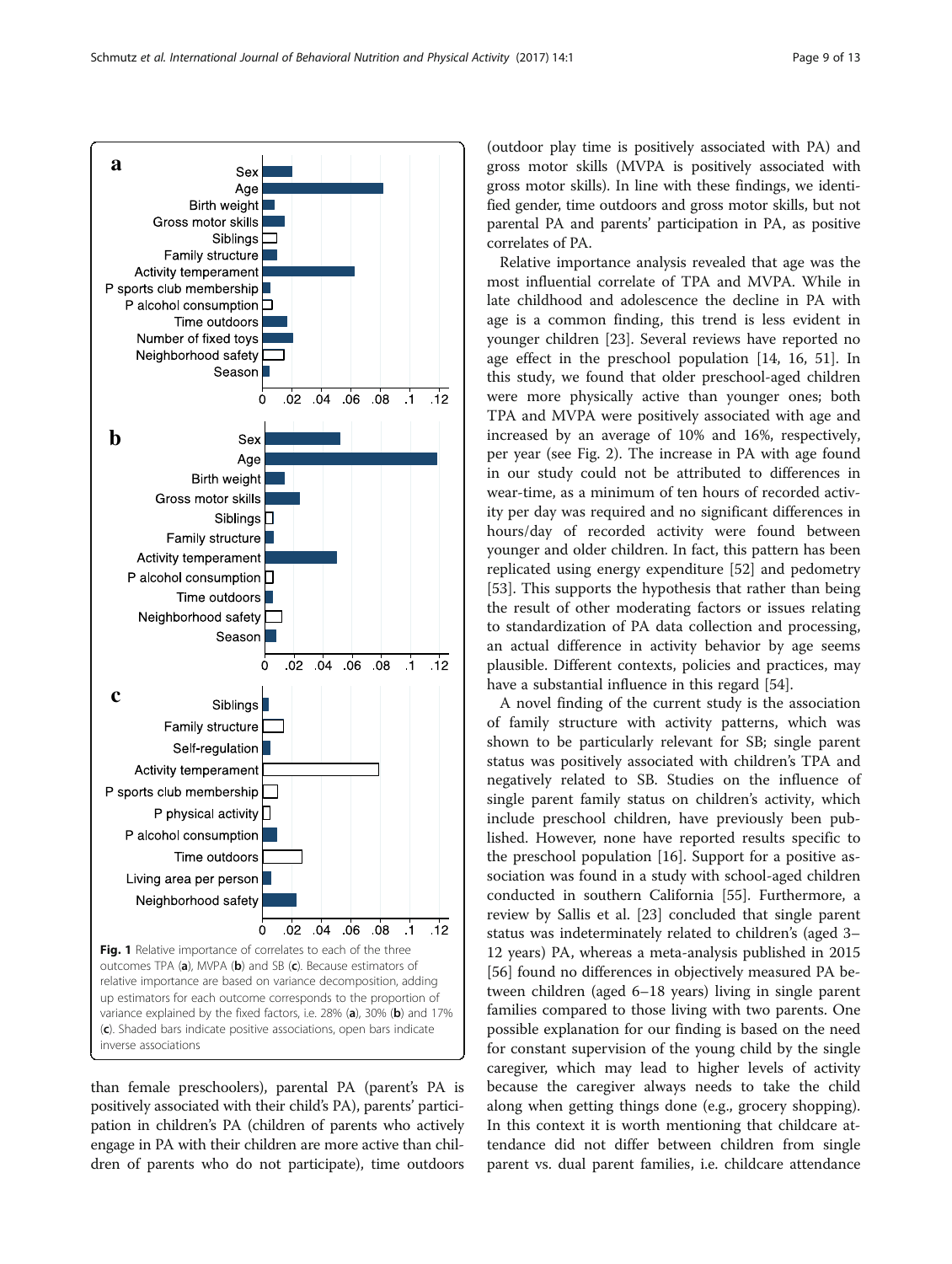<span id="page-9-0"></span>

was not relevant to the explanation of the observed difference in activity. The association of PA and SB with family structure could also arise from the effect of modeling and the potential role of compensation by the existing parent [[57](#page-12-0)]. It has been shown that having only one role model is better than two negative, i.e. physically inactive role models [[58\]](#page-12-0). This may indicate the power of negative role modeling, or it may imply that the remaining parent tries to compensate for the lack of role models. While a difference of 55 cpm for TPA appears relatively small, an increase in TPA of 50 cpm was shown to be associated with a 2 mm Hg reduction in current and future blood pressure of children aged five to seven years [\[59](#page-12-0)]. Although the clinical relevance of this difference in children is not entirely clear, a 2 mm Hg reduction in blood pressure in adults is associated with a 6% reduction in coronary heart disease and a 15% reduction in the risk of stroke and transient ischemic attacks [\[60\]](#page-12-0).

The child's activity temperament, as assessed by the EAS temperament survey to determine the child's preferred levels of activity and speed of action, was strongly (positively for PA, inversely for SB) related to all outcome variables. This suggests that the activity domain is relevant to the prediction of objectively measured TPA, MVPA and SB among preschool children. Our findings indicate that the child's temperament is associated with his or her choice to engage in PA and sedentary pursuits already very early in life. If this pattern is confirmed in further studies,

researchers will be better positioned to find strategies that are adapted to children of different temperaments. A previous cross-sectional study found no relationship between preschoolers' temperament assessed using the Child Temperament Questionnaire (CTQ) and objectively measured PA and sedentary time [\[61](#page-12-0)]. It should be noted that high scores on the temperament dimension of activity neither imply poor attention, nor serve as diagnostic criteria for attention deficit hyperactivity disorder (ADHD) or as a precursor of symptoms of this disorder. Our findings rather provide support for the validity of the survey's activity domain to accurately depict young children's activity behavior by parent report.

In contrast to expectations, parental behaviors such as parental PA, parental support (i.e., involvement in child PA) and role modeling (i.e., parental PA and SB) were not found to be associated with children's PA and SB. Only parental sports club membership was identified as a correlate of SB. However, while some factors have elicited substantial changes in PA, the clinical relevance of a 13 min difference in SB, as seen for sports club participation, requires further evaluation. The same applies to other factors, such as neighborhood safety, where the influence on SB seems clinically negligible despite strong evidence for an association and considerable relative importance.

Key strengths of the present study include the integration of an extended set of potential correlates of PA and SB across five domains of the socio-ecological model,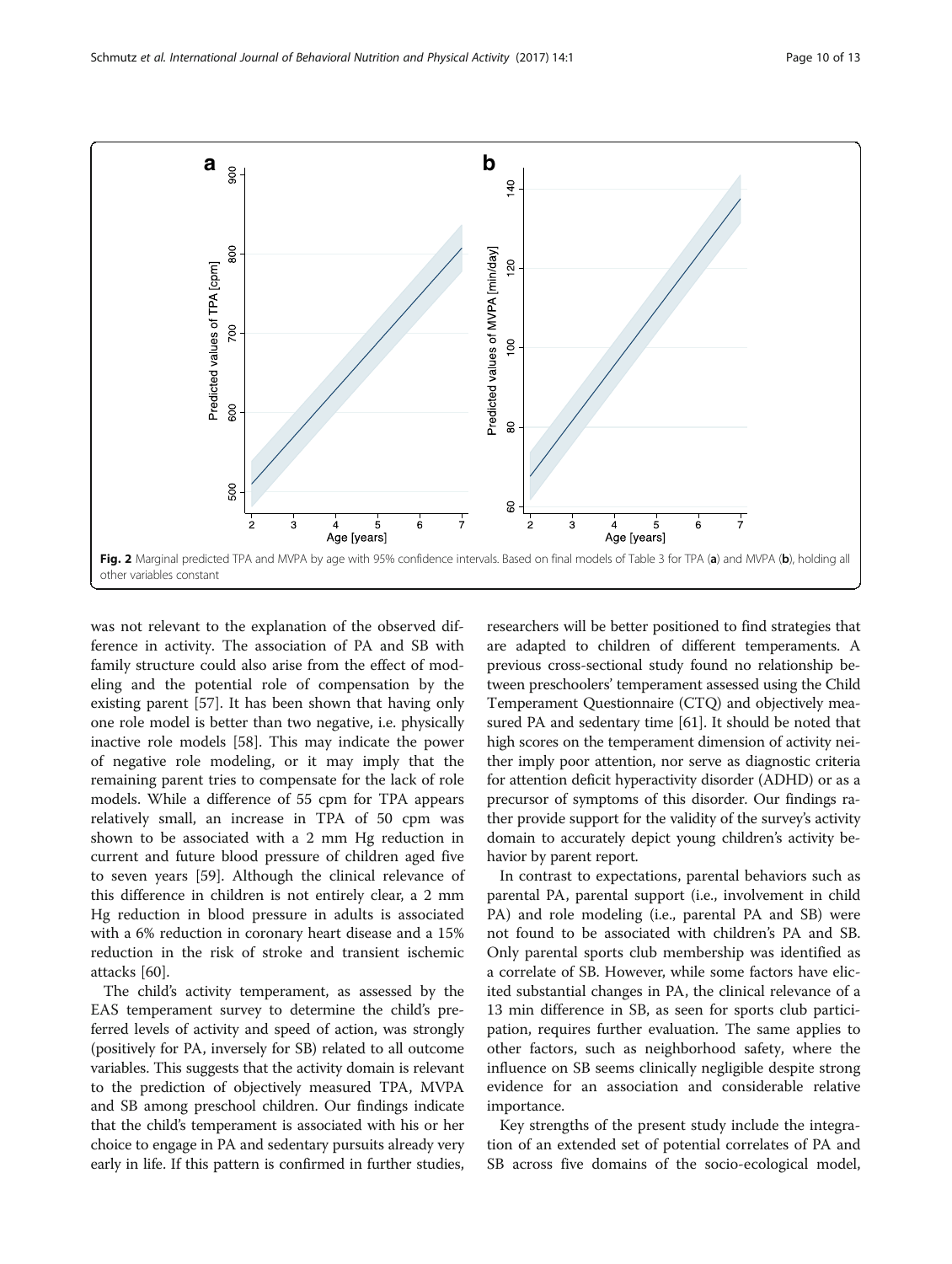<span id="page-10-0"></span>the study's multi-method approach including direct measurements as well as parent-report information, the use of objective, reliable, and validated measures of PA and SB, the short epoch lengths of activity recording used [[62\]](#page-12-0), and the relatively large and representative study sample. Limitations include the cross-sectional design limiting conclusions regarding causation and the reliance on parent-reported data for some exposure variables. In addition, accelerometers tend to underestimate PA due to the inability to accurately detect certain activities (e.g., water-based activities) and there is a lack of agreement on some of the methodological aspects of PA data collection and processing, such as assessment techniques, accelerometer wear-time and accelerometer cut points [[63\]](#page-12-0). Analysis of variance explained in the outcome revealed that the set of exposures studied in this work performed slightly better in explaining variance in PA rather than SB. Although previous investigations have reported similar proportions of variance explained [[49\]](#page-11-0), the results indicate that additional factors such as genetic traits or aspects related to different contexts, policies and practices (e.g. the childcare environment) [[54\]](#page-12-0) as well as other objectively assessed factors may have a substantial influence on preschool children's activity levels.

# Conclusions

Twelve correlates of preschool children's PA and SB across various socio-ecological domains have been identified, four of which are modifiable. Our findings provide evidence for the multidimensional nature of correlates of young children's activity behavior and give an insight into the relative importance of different influences. Personal factors were found to have the greatest influence on PA, whereas environmental factors had the greatest influence on SB. Further longitudinal or intervention studies may reveal causality of our findings as well as evidence of the single or combined effect of known or novel correlates of young children's PA behaviors.

# Additional files

[Additional file 1:](dx.doi.org/10.1186/s12966-016-0456-9) Potential correlates. (PDF 139 kb) [Additional file 2:](dx.doi.org/10.1186/s12966-016-0456-9) Sensitivity analysis. (PDF 194 kb) [Additional file 3:](dx.doi.org/10.1186/s12966-016-0456-9) Multiple imputation procedure. (PDF 70 kb)

## Abbreviations

BMI: Body mass index; cpm: Counts per minute; EAS: Emotionality, activity, and sociability temperament survey; ISEI: International socio-economic index; MI: Multiple imputation; min: Minute; MVPA: Moderate-to-vigorous physical activity; OECD: The organization for economic co-operation and development; PA: Physical activity; SB: Sedentary behavior; SD: Standard deviation; SES: Socio-economic status; TPA: Total physical activity; WHO: World Health Organization

## Acknowledgements

We thank the children and parents who gave us their time and a team of dedicated study staff for their assistance in data collection. In addition, we thank Beate Sick, Julia Braun and Sarah Haile from the Epidemiology, Biostatistics and Prevention Institute for their assistance in processing accelerometer data and statistical analysis.

## Funding

The study was funded by the Swiss National Science Foundation (CRSII3\_141908) and the Jacobs Foundation.

## Availability of data and materials

The dataset supporting the conclusions of this article is available upon reasonable request to the corresponding author.

#### Authors' contributions

Conceived and designed the SPLASHY study: JJP, SK, SM, OGJ. Performed data collection: EAS, CLA, AEZ, THK, KS, NMB, AA. Designed the research, had full access to all data, and take responsibility for the integrity of data and accuracy of data analysis: EAS, SK. Assisted in statistical data analysis: STM, AM. Performed data analysis and wrote, reviewed, and edited the manuscript: EAS. All authors reviewed, edited and approved the manuscript.

### Competing interests

The authors declare that they have no competing interests.

#### Consent for publication

Not applicable.

## Ethics approval and consent to participate

Ethical approval was obtained from all local ethical committees (No. 338/13 for the Ethical Committee of the Canton of Vaud as the main ethical committee), children provided oral consent and parents provided written informed consent for their participating child.

## Author details

<sup>1</sup> Epidemiology, Biostatistics and Prevention Institute, University of Zurich Hirschengraben 84, 8001 Zurich, Switzerland. <sup>2</sup>Department of Evolutionary Biology and Environmental Studies, University of Zurich, Winterthurerstrasse 190, 8057 Zurich, Switzerland. <sup>3</sup>Child Development Center, University Children's Hospital Zurich, Steinwiesstrasse 75, 8032 Zurich, Switzerland. <sup>4</sup> <sup>4</sup>Department of Clinical Psychology and Psychotherapy, University of Fribourg, Clinical Psychology and Psychotherapy, Rue PA de Faucigny 2, 1700 Fribourg, Switzerland. <sup>5</sup> Endocrinology, Diabetes & Metabolism Service, Centre Hospitalier Universitaire Vaudois (CHUV), Avenue Pierre Decker 2, 1011 Lausanne, Switzerland. <sup>6</sup>Department of Psychology, University of Basel Missionsstrasse 62A, 4055 Basel, Switzerland. <sup>7</sup> Division of Pediatric Endocrinology, Diabetology and Obesity, Centre Hospitalier Universitaire Vaudois (CHUV), Rue du Bugnon 46, 1011 Lausanne, Switzerland. <sup>8</sup>Children's Research Center, University Children's Hospital Zurich, Steinwiesstrasse 75, 8032 Zurich, Switzerland.

## Received: 10 October 2016 Accepted: 13 December 2016 Published online: 05 January 2017

## References

- 1. Jones RA, Hinkley T, Okely AD, Salmon J. Tracking physical activity and sedentary behavior in childhood: a systematic review. Am J Prev Med. 2013;44:651–8.
- 2. Campbell K, Hesketh K, Silverii A, Abbott G. Maternal self-efficacy regarding children's eating and sedentary behaviours in the early years: Associations with children's food intake and sedentary behaviours. Int J Pediatr Obes. 2010;5:501–8.
- 3. Edwardson CL, Gorely T. Parental influences on different types and intensities of physical activity in youth: A systematic review. Psychol Sport Exerc. 2010;11:522–35.
- 4. Hinkley T, Teychenne M, Downing KL, Ball K, Salmon J, Hesketh KD. Early childhood physical activity, sedentary behaviors and psychosocial wellbeing: a systematic review. Prev Med. 2014;62:182–92.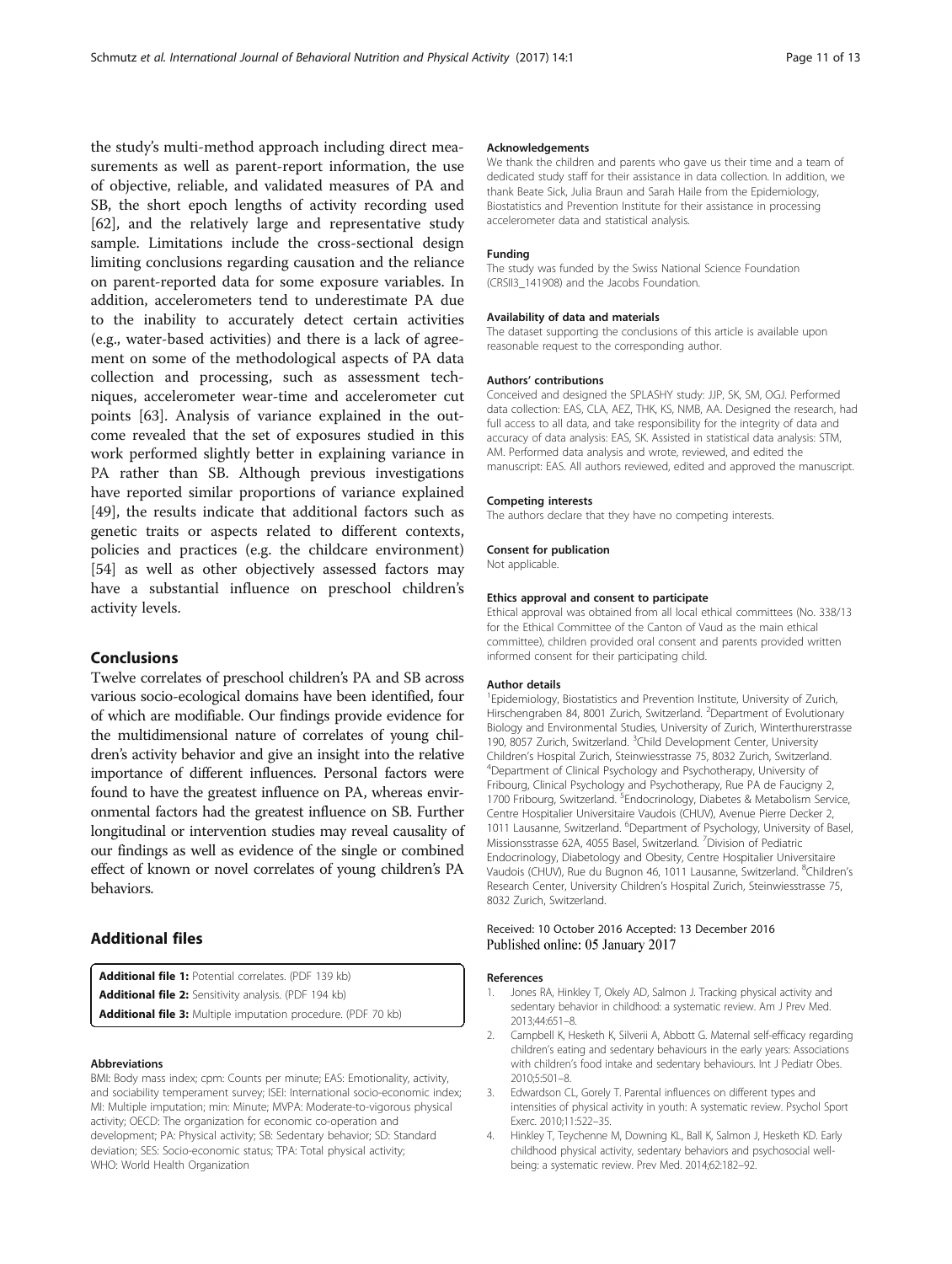- <span id="page-11-0"></span>5. Katzmarzyk PT, Church TS, Craig CL, Bouchard C. Sitting time and mortality from all causes, cardiovascular disease, and cancer. Med Sci Sports Exerc. 2009;41:998–1005.
- Shea S, Basch CE, Gutin B, Stein AD, Contento IR, Irigoyen M, Zybert P. The Rate of Increase in Blood-Pressure in Children 5 Years of Age Is Related to Changes in Aerobic Fitness and Body-Mass Index. Pediatrics. 1994;94:465–70.
- 7. Hancox RJ, Milne BJ, Poulton R. Association between child and adolescent television viewing and adult health: a longitudinal birth cohort study. Lancet. 2004;364:257–62.
- 8. Canadian Society for Exercise Physiology. Canadian Physical Activity Guidelines. Ottawa, Canada; 2012
- 9. Department of Health, Physical Activity, Health Improvement and Protection. Start Active, Stay Active: a report on physical activity from the four home countries' Chief Medical Officers. London: Department of Health, Physical Activity, Health Improvement and Protection; 2011.
- 10. Department of Health and Aging, Australia. Get Up and Grow: healthy eating and physical activity for early childhood. Canberra: Commonwealth of Australia; 2009.
- 11. Timmons BW, Leblanc AG, Carson V, Connor Gorber S, Dillman C, Janssen I, Kho ME, Spence JC, Stearns JA, Tremblay MS. Systematic review of physical activity and health in the early years (aged 0–4 years). Appl Physiol Nutr Metab. 2012;37:773–92.
- 12. Hinkley T, Salmon J, Okely AD, Crawford D, Hesketh K. Preschoolers' Physical Activity, Screen Time, and Compliance with Recommendations. Med Sci Sports Exerc. 2012;44:458–65.
- 13. Sallis JF, Owen N, Fisher EB. Ecological models of health behavior. In: Glanz K, Rimer B, Viswanath K, editors. Health Behavior and Health Education: Theory, Research, and Practice. 4th ed. San Francisco: Jossey-Bass; 2008. p. 464–85.
- 14. Bingham DD, Costa S, Hinkley T, Shire KA, Clemes SA, Barber SE. Physical Activity During the Early Years: A Systematic Review of Correlates and Determinants. Am J Prev Med. 2016;51:384–402.
- 15. Lubans DR, Morgan PJ, Cliff DP, Barnett LM, Okely AD. Fundamental movement skills in children and adolescents: review of associated health benefits. Sports Med. 2010;40:1019–35.
- 16. Hinkley T, Crawford D, Salmon J, Okely AD, Hesketh K. Preschool children and physical activity: a review of correlates. Am J Prev Med. 2008;34:435–41.
- 17. Hinkley T, Salmon J, Okely AD, Trost SG. Correlates of sedentary behaviours in preschool children: a review. Int J Behav Nutr Phys Act. 2010;7:66.
- 18. Messerli-Bürgy N, Kakebeeke TH, Arhab A, Stülb K, Zysset EA, Leeger-Aschmann CS, Schmutz EA, Fares F, Meyer HA, Munsch S, et al. The Swiss Preschoolers' health study (SPLASHY): objectives and design of a prospective multi-site cohort study assessing psychological and physiological health in young children. BMC Pediatr. 2016;16:1–16.
- 19. Nilsson A, Andersen LB, Ommundsen Y, Froberg K, Sardinha LB, Piehl-Aulin K, Ekelund U. Correlates of objectively assessed physical activity and sedentary time in children: a cross-sectional study (The European Youth Heart Study). BMC Public Health. 2009;9:322.
- 20. Janssen X, Cliff DP, Reilly JJ, Hinkley T, Jones RA, Batterham M, Ekelund U, Brage S, Okely AD. Predictive validity and classification accuracy of ActiGraph energy expenditure equations and cut-points in young children. PLoS One. 2013;8, e79124.
- 21. Pate RR, Almeida MJ, McIver KL, Pfeiffer KA, Dowda M. Validation and calibration of an accelerometer in preschool children. Obesity (Silver Spring). 2006;14:2000–6.
- 22. Evenson KR, Catellier DJ, Gill K, Ondrak KS, McMurray RG. Calibration of two objective measures of physical activity for children. J Sports Sci. 2008;26:1557–65.
- 23. Sallis JF, Prochaska JJ, Taylor WC. A review of correlates of physical activity of children and adolescents. Med Sci Sports Exerc. 2000;32:963–75.
- 24. WHO Multicentre Growth Reference Study Group. WHO Child Growth Standards: Length/height-for-age, weight-for-age, weight-for-length, weight-for-height and body mass index-for-age: Methods and development. Geneva: World Health Organization; 2006.
- 25. Kakebeeke TH, Caflisch J, Chaouch A, Rousson V, Largo RH, Jenni OG. Neuromotor development in children. Part 3: motor performance in 3- to 5 year-olds. Dev Med Child Neurol. 2013;55:248–56.
- 26. Kakebeeke TH, Locatelli I, Rousson V, Caflisch J, Jenni OG. Improvement in gross motor performance between 3 and 5 years of age. Percept Mot Skills. 2012;114:795–806.
- 27. Ganzeboom HBG. A new international socio-economic index [ISEI] of occupational status for the International Standard Slassification of

Occupation 2008 [ISCO-08] constructed with data from the ISSP 2002–2007; with an analysis of quality of occupational measurement in ISSP. Lisbon: In Annual Conference of International Social Survey Programme; 2010.

- 28. Buss AH, Plomin R. Temperament: Early developing personality traits. Hillsdale, NJ: Lawrence Erlbaum; 1984
- 29. Spinath FM. Temperamentsmerkmale bei Kindern. Zeitschrift für Differentielle und Diagnostische Psychologie. 2000;21:65–75.
- 30. Berry JO, Jones WH. The Parental Stress Scale Initial Psychometric Evidence. J Soc Pers Relat. 1995;12:463–72.
- 31. Strengths and Difficulties Questionnaire (SDQ): information for researchers and professionals about the Strengths and Difficulties Questionnaire [[http://](http://www.sdqinfo.com/) www.sdainfo.com/l. Accessed 30 Sept 2016.
- 32. Holling H, Kurth BM, Rothenberger A, Becker A, Schlack R. Assessing psychopathological problems of children and adolescents from 3 to 17 years in a nationwide representative sample: results of the German health interview and examination survey for children and adolescents (KiGGS). Eur Child Adolesc Psychiatry. 2008;17 Suppl 1:34–41.
- 33. Grob A, Meyer CS, Hagmann-von Arx P. Intelligence and Development Scales (IDS). Bern: Hans Huber; 2009.
- 34. Korkman M, Kirk U, Kemp S. NEPSY: A developmental neuropsychological assessment. Psychological Corporation; 1998
- 35. Youngwirth SD, Harvey EA, Gates EC, Hashim RL, Friedman-Weieneth JL. Neuropsychological abilities of preschool-aged children who display hyperactivity and/or oppositional-defiant behavior problems. Child Neuropsychol. 2007;13:422–43.
- 36. World Health Organization. Global recommendations on physical activity for health. Geneva: World Health Organization; 2010.
- 37. Schweizerische Gesellschaft für Ernährung. Merkblatt Alkohol. Berne, Switzerland; 2011
- 38. U.S. Department of Health and Human Services and U.S. Department of Agriculture. 2015–2020 Dietary Guidelines for Americans. 8th ed. 2015.
- 39. Saelens BE, Sallis JF, Black JB, Chen D. Neighborhood-based differences in physical activity: An environment scale evaluation. Am J Public Health. 2003;93:1552–8.
- 40. Timperio A, Crawford D, Telford A, Salmon J. Perceptions about the local neighborhood and walking and cycling among children. Prev Med. 2004;38:39–47.
- 41. Weir LA, Etelson D, Brand DA. Parents' perceptions of neighborhood safety and children's physical activity. Prev Med. 2006;43:212–7.
- 42. OECD. Redefining "Urban": A New Way to Measure Metropolitan Areas. OECD Publishing; 2012
- 43. Nakagawa S, Schielzeth H. A general and simple method for obtaining R2 from generalized linear mixed-effects models. Methods Ecol Evol. 2013;4:133–42.
- 44. Lindeman RH, Merenda PF, Gold RZ. Introduction to Bivariate and Multivariate Analysis. Glenview: Scott Foresman; 1980.
- 45. Groemping U. Relative Importance for Linear Regression in R: The Package relaimpo. J Stat Softw. Vol 1, Issue 1 (2007) 2006. [https://www.jstatsoft.org/](https://www.jstatsoft.org/article/view/v017i01) [article/view/v017i01](https://www.jstatsoft.org/article/view/v017i01).
- 46. Royston P, White IR. Multiple Imputation by Chained Equations (MICE): Implementation in Stata. J Stat Softw. 2011;45:1–20.
- 47. Stodden DF, Goodway JD, Langendorfer SJ, Roberton MA, Rudisill ME, Garcia C, Garcia LE. A developmental perspective on the role of motor skill competence in physical activity: An emergent relationship. Quest. 2008;60:290–306.
- Salmon J, Owen N, Crawford D, Bauman A, Sallis JF. Physical activity and sedentary behavior: a population-based study of barriers, enjoyment, and preference. Health Psychol. 2003;22:178–88.
- 49. Pfeiffer KA, Dowda M, McIver KL, Pate RR. Factors related to objectively measured physical activity in preschool children. Pediatr Exerc Sci. 2009;21:196–208.
- 50. Van Der Horst K, Paw MJ, Twisk JW, Van Mechelen W. A brief review on correlates of physical activity and sedentariness in youth. Med Sci Sports Exerc. 2007;39:1241–50.
- 51. Biddle SJ, Asare M. Physical activity and mental health in children and adolescents: a review of reviews. Br J Sports Med. 2011;45:886–95.
- 52. Goran MI, Nagy TR, Gower BA, Mazariegos M, Solomons N, Hood V, Johnson R. Influence of sex, seasonality, ethnicity, and geographic location on the components of total energy expenditure in young children: implications for energy requirements. Am J Clin Nutr. 1998;68:675–82.
- 53. Boldemann C, Blennow M, Dal H, Martensson F, Raustorp A, Yuen K, Wester U. Impact of preschool environment upon children's physical activity and sun exposure. Prev Med. 2006;42:301–8.